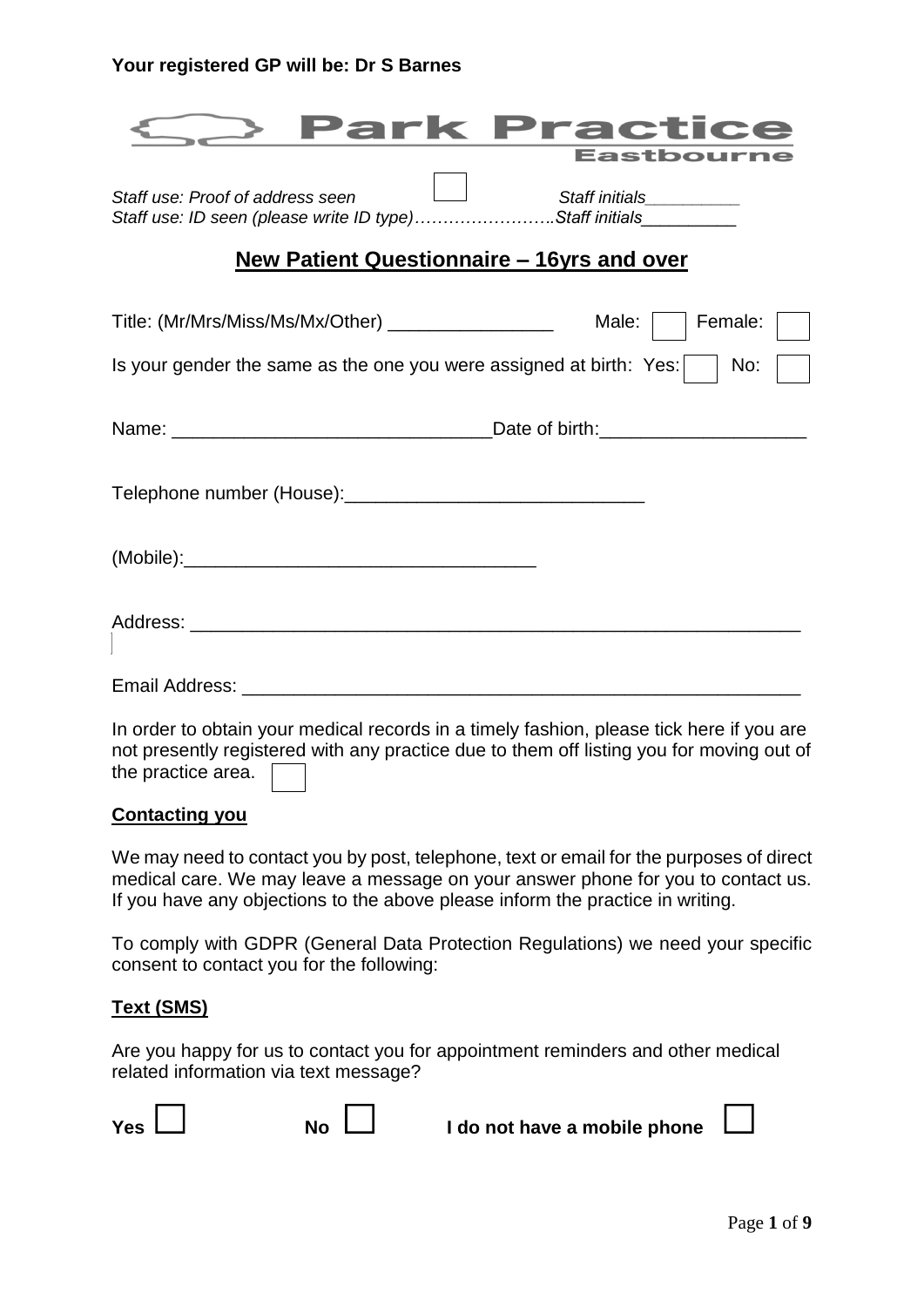## **Enhanced Text (SMS)**

With your agreement, we would like to enhance the above SMS service and have permission to send you more detailed texts, specifically related to your own medical care**. We can only offer this to patients that have their own mobile number and DO NOT share a number with anyone else in the household**. Would you like to receive more details SMS messages?

| Yes, I have my own mobile phone<br><b>No</b>                            |
|-------------------------------------------------------------------------|
| I share a mobile number with another adult                              |
| I do not have a mobile phone                                            |
| <b>Emails</b>                                                           |
| Are you happy for us to contact you with surgery information via email? |
| I do not have an email account<br><b>Yes</b><br><b>No</b>               |

Please note that you can opt in or out of either of these services at any time by contacting a member of the reception team, emailing us or by using the text message opt out option.

Important information about our surgery and ways we may contact you can be found on our website under 'GDPR': [www.parkpractice.co.uk](http://www.parkpractice.co.uk/) and in our waiting room.

We would like to inform our patients that we record, store, and may monitor or use any incoming and outgoing calls, email or any other communication with you for training purposes and to improve the quality of our services. Calls are stored on a standalone recording system and are not accessed unless there is a training or monitoring need. Calls are automatically deleted after 6 months. Should you wish a telephone call to be deleted before the 6 month period, please contact the practice to request this from a member of the management team.

#### **Detailed record access**

Based on the ID that you provided when you registered, we can set up detailed record access on your medical records. Simply download the NHS App and the information will be visible to you. This will be all immunisations from birth, plus all medical information added to your record from the day you become a registered patient at Park Practice. If you would like us to set this up for you, please tick here:

If you would like to access details of all your previous medical records online, please ask at the Reception desk for Form B or print the `Detailed coded record access form' from our website:<https://www.parkpractice.co.uk/doitonline.aspx>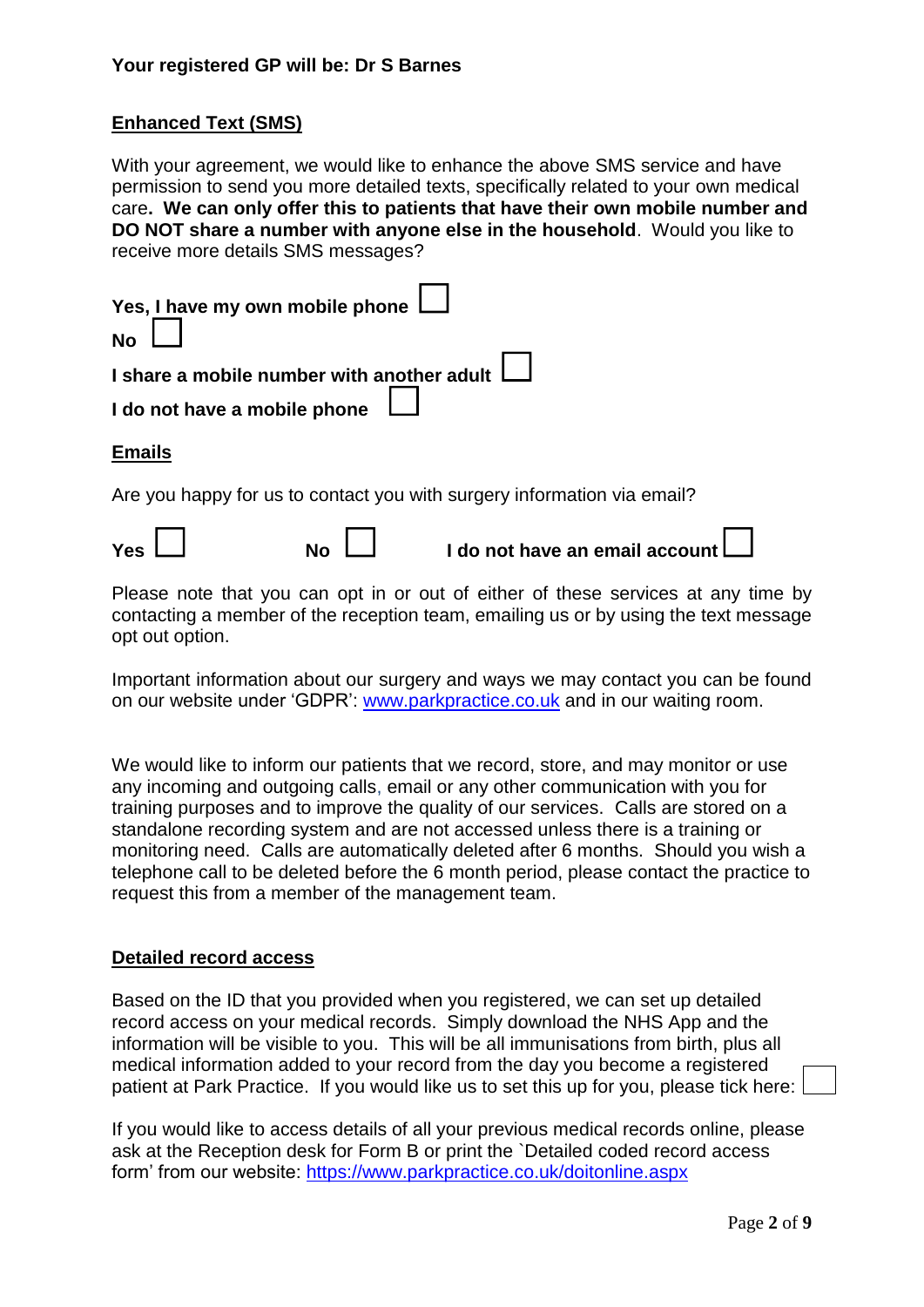# **Do you have any special communication needs?**  $□$  **Yes**  $□$  **No**

If yes, please let us know how we can help you.

| Ethnic Category Code (Please tick)                                                                                                                    |                                                                                             |  |  |  |  |
|-------------------------------------------------------------------------------------------------------------------------------------------------------|---------------------------------------------------------------------------------------------|--|--|--|--|
| White<br>English/Welsh/Scottish/Northern Irish/British<br>Irish<br>$\bullet$<br>Gypsy or Irish Traveller<br>Any other White background                | 976631000000101<br>976651000000108<br>976671000000104<br>976691000000100                    |  |  |  |  |
| Mixed/Multiple ethnic groups<br>White and Black Caribbean<br>White and Black African<br>White and Asian<br>Any other Mixed/Multiple ethnic background | 976711000000103<br>976731000000106<br>976751000000104<br>976771000000108                    |  |  |  |  |
| Asian/Asian British<br>Indian<br>$\bullet$<br>Pakistani<br>Bangladeshi<br>Chinese<br>Any other Asian background                                       | 976791000000107<br>976811000000108<br>976831000000100<br>976851000000107<br>976871000000103 |  |  |  |  |
| Black/African/Caribbean/Black British<br>African<br>$\bullet$<br>Caribbean<br>٠<br>Any other Black/African/Caribbean background                       | 976891000000104<br>976911000000101<br>976931000000109                                       |  |  |  |  |
| <b>Other Ethnic Groups</b><br>Arab<br>Any other ethnic group                                                                                          | 976951000000102<br>976971000000106                                                          |  |  |  |  |
| Not stated - I do not wish to state                                                                                                                   | 92531000000104                                                                              |  |  |  |  |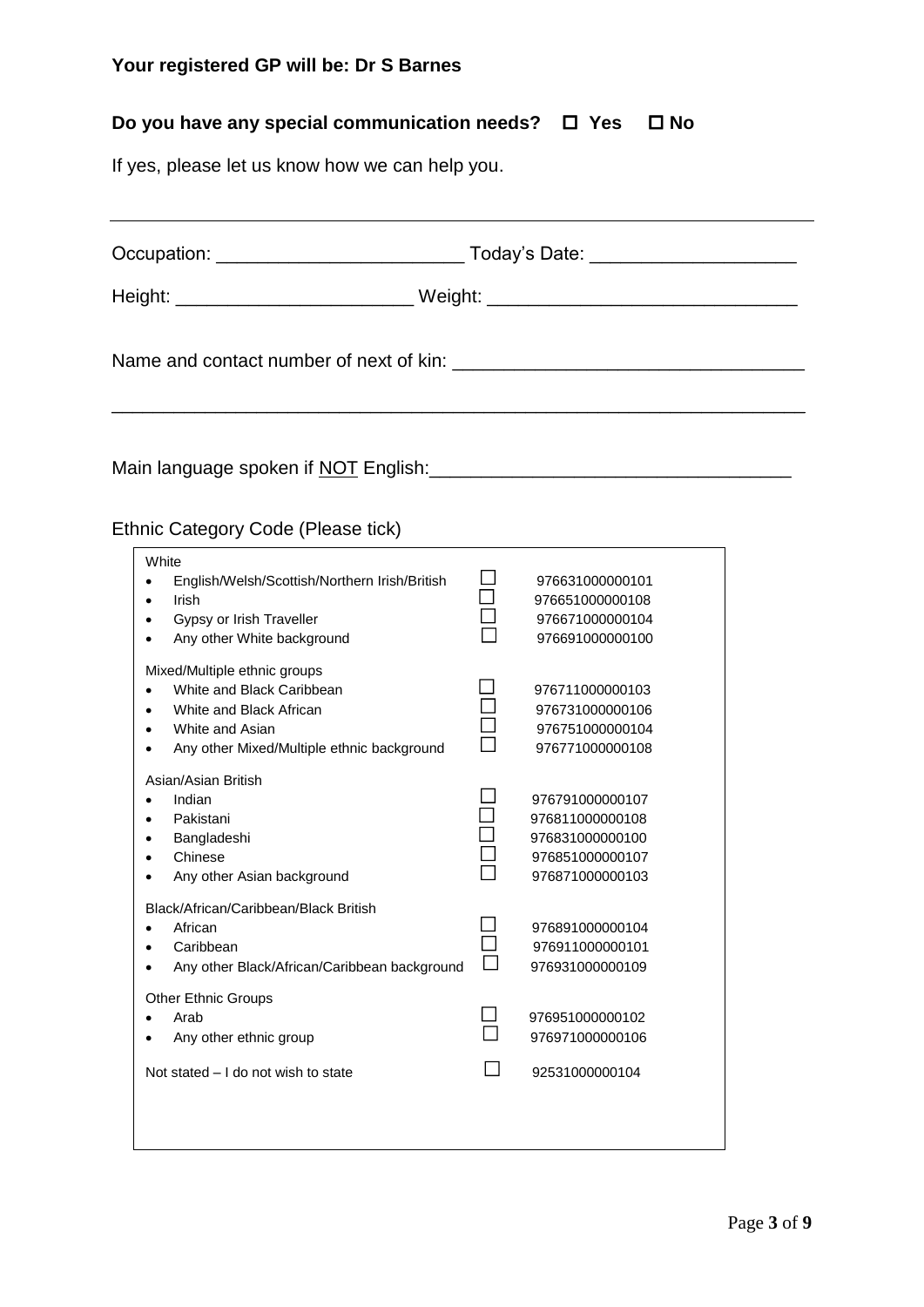## **Carers**

Are you a carer Yes  $\Box$  No  $\Box$  if yes, please can we have the name of the person you care for: …………………………………………………….

and what is your relationship?……………………………

'Care for the carers' are available to help you on: 01323 738390. www.cftc.org.uk

*A carer is a person who looks after someone at home because of their relationship with that person. A carer may be a relative / friend or neighbour and does not always live with the person cared for. A carer is not paid for the care they provide.*

#### **Military Veteran (UK)**

Please tick here if you are currently serving, or have ever served, in the UK Armed Forces (this included reservists or part-time service, e.g.: Territorial Army) *13Ji*

Please tick here if you are a member of a current or former serviceman or woman's immediate family/household *13WY*

#### **Medical Records**

We will apply for your medical records on the day you register with us; however, you need to allow approximately 6-8 weeks for them to arrive and up to a maximum of 8 weeks for us to process them. It is therefore essential that any important medical conditions are disclosed on this form.

#### **Past Illnesses**

Please list any serious illnesses/operations/accidents etc.

| <b>YEAR</b> | <b>ILLNESS ETC</b> |  |  |  |  |  |
|-------------|--------------------|--|--|--|--|--|
|             |                    |  |  |  |  |  |
|             |                    |  |  |  |  |  |
|             |                    |  |  |  |  |  |
|             |                    |  |  |  |  |  |
|             |                    |  |  |  |  |  |
|             |                    |  |  |  |  |  |
|             |                    |  |  |  |  |  |
|             |                    |  |  |  |  |  |
|             |                    |  |  |  |  |  |
|             |                    |  |  |  |  |  |
|             |                    |  |  |  |  |  |
|             |                    |  |  |  |  |  |
|             |                    |  |  |  |  |  |
|             |                    |  |  |  |  |  |
|             |                    |  |  |  |  |  |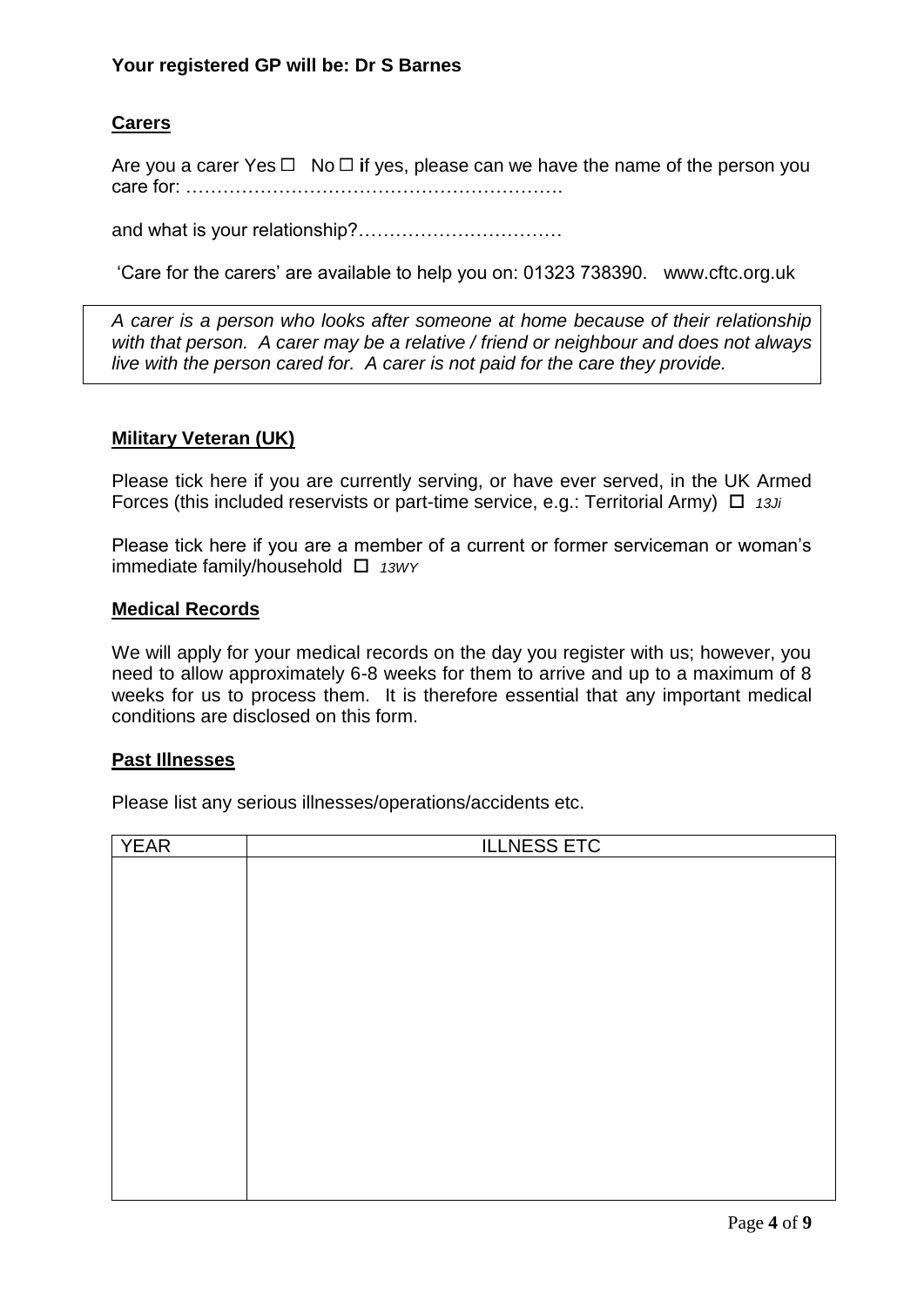Please feel free to ask for an appointment with our Health Care Assistant or Practice Nurse for a 'Health check' to take your blood pressure, weight and height, test your urine and take a brief medical history.

For more information on how to access your medical records online, please see our Practice Booklet or our website.

|                | Age of    | Serious illness, heart, | Age at | Cause of death if known |
|----------------|-----------|-------------------------|--------|-------------------------|
|                | diagnosis | diabetes, stroke,       | death  |                         |
|                | if known. | cancer, etc.            |        |                         |
| <b>FATHER</b>  |           |                         |        |                         |
|                |           |                         |        |                         |
| <b>MOTHER</b>  |           |                         |        |                         |
|                |           |                         |        |                         |
| <b>BROTHER</b> |           |                         |        |                         |
|                |           |                         |        |                         |
|                |           |                         |        |                         |
| <b>SISTER</b>  |           |                         |        |                         |
|                |           |                         |        |                         |
|                |           |                         |        |                         |
|                |           |                         |        |                         |
|                |           |                         |        |                         |
|                |           |                         |        |                         |
|                |           |                         |        |                         |

#### **Family History – serious illness and death only**

#### **Medication**

Are you on any repeat medication: Yes  $\Box$  No  $\Box$  (please move to Allergies)

If yes, we use an electronic prescribing service (EPS) and this enables us to send your prescription electronically to a chemist of your choice.

Please state the name and street name of your nominated pharmacy

Name:……………………………………………………Street:.……………………………

……………………………………….. and sign here: \_\_\_\_\_\_\_\_\_\_\_\_\_\_\_\_\_\_\_\_\_\_\_\_

You may be asked to book an appointment with your doctor for your first prescription. Please allow plenty of time before your medication runs out.

#### **We do not accept prescriptions requests over the telephone.**

- You can complete a form at the reception desk.
- You can ask your pharmacy to request your medication.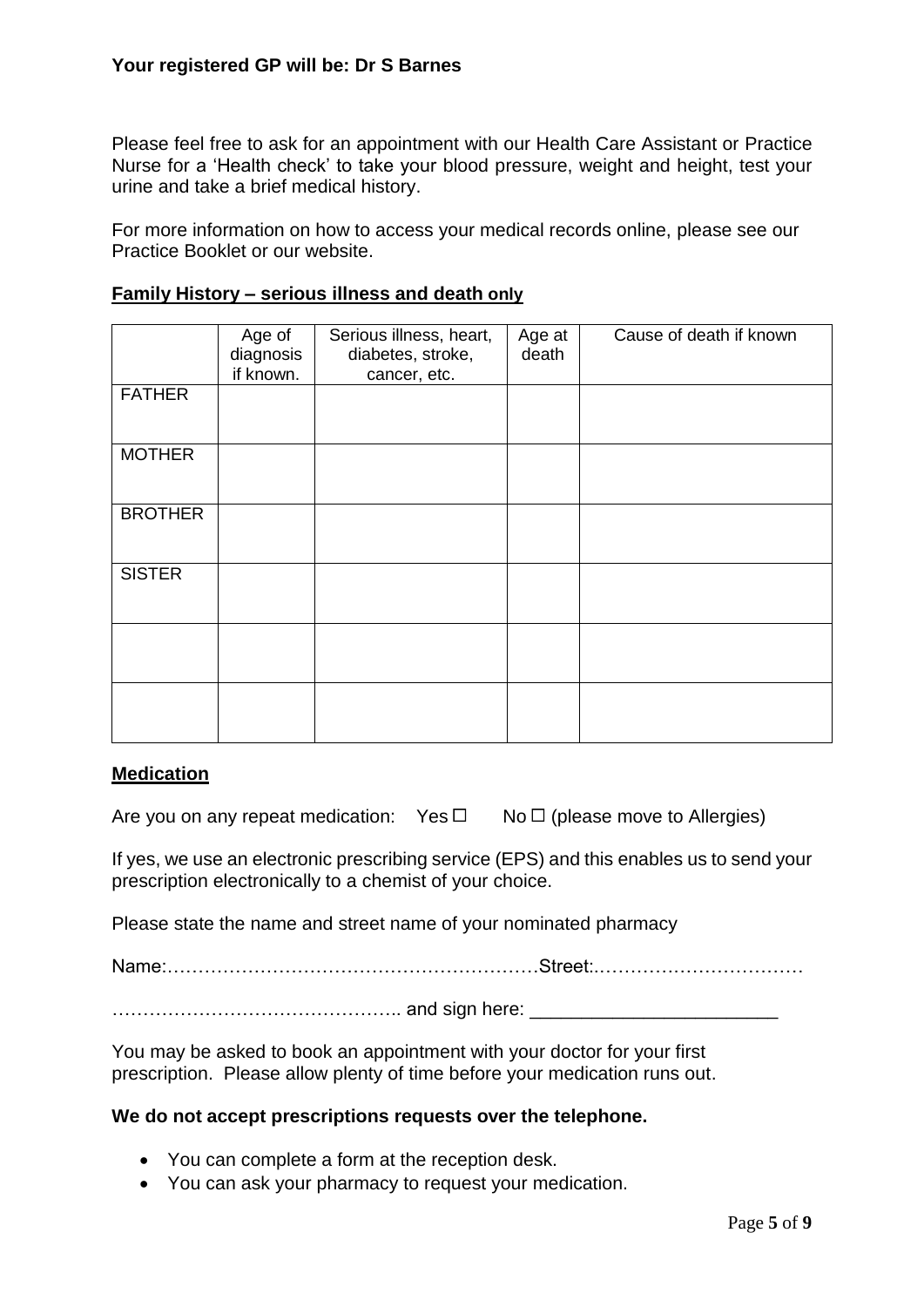- If you are aged over 16 years old you can register for Online Services. The easiest way to access online services is via the NHS App – search on Google Play or the App Store, or you via this link: [www.nhsapp.service.nhs.uk/login](http://www.nhsapp.service.nhs.uk/login) <https://www.nhs.uk/using-the-nhs/nhs-services/gps/gp-online-services/> or choose from a number of online service providers via our website [www.parkpractice.co.uk](http://www.parkpractice.co.uk/)
- You can put your request in writing and post it/deliver it to the surgery.

#### Please note:

Please always **allow 4 working days** between requesting the script and collecting it: please allow 5 working days if the script is being sent to a pharmacy.

Please note that we may require patients on Opioid medication such as Codeine, Dihydrocodeine, Tramadol, Morphine, Oxycodone, Fentanyl or Buprenorphine to sign a prescribing agreement.

## **Allergies**

If you have had any allergies to drugs, food or injections please list them and what happens.……………………………………………………………………………………… …………………………………………………………………………………………………

………………………………………………………………………………………………

## **Smoking**

- 1. Do You Smoke:  $Yes \Box$  No  $\Box$  (**If no see Question 2**) If yes do you Smoke: Cigarettes □ Cigars □ Pipe □ Roll-ups □ How many ounces or cigarettes a day? How many years have you smoked for? If you would like help giving up, please see the leaflet on the back page.
- 2. Are you an  $Ex$ -smoker: Yes  $\Box$  No  $\Box$  (**If no see Question 3)**  If yes how many years did you smoke for? \_\_\_\_\_\_\_\_ How long ago did you stop? What did you smoke: Cigarettes  $\Box$  Cigars  $\Box$  Pipe  $\Box$  Roll-ups  $\Box$ How many ounces or cigarettes a day
- 3. Are you a **P**assive smoker Yes □ No □ (if no see Question 4)

4. Are you a lifelong non-smoker? Yes  $\Box$  No  $\Box$ 

If you are a current smoker and wish to have support giving up please ring Quit 51 on 0800 622 6968

#### **For Females only**

Date of last smear: ………………………… (Approx.).

If appropriate, name/type of contraception:………………………………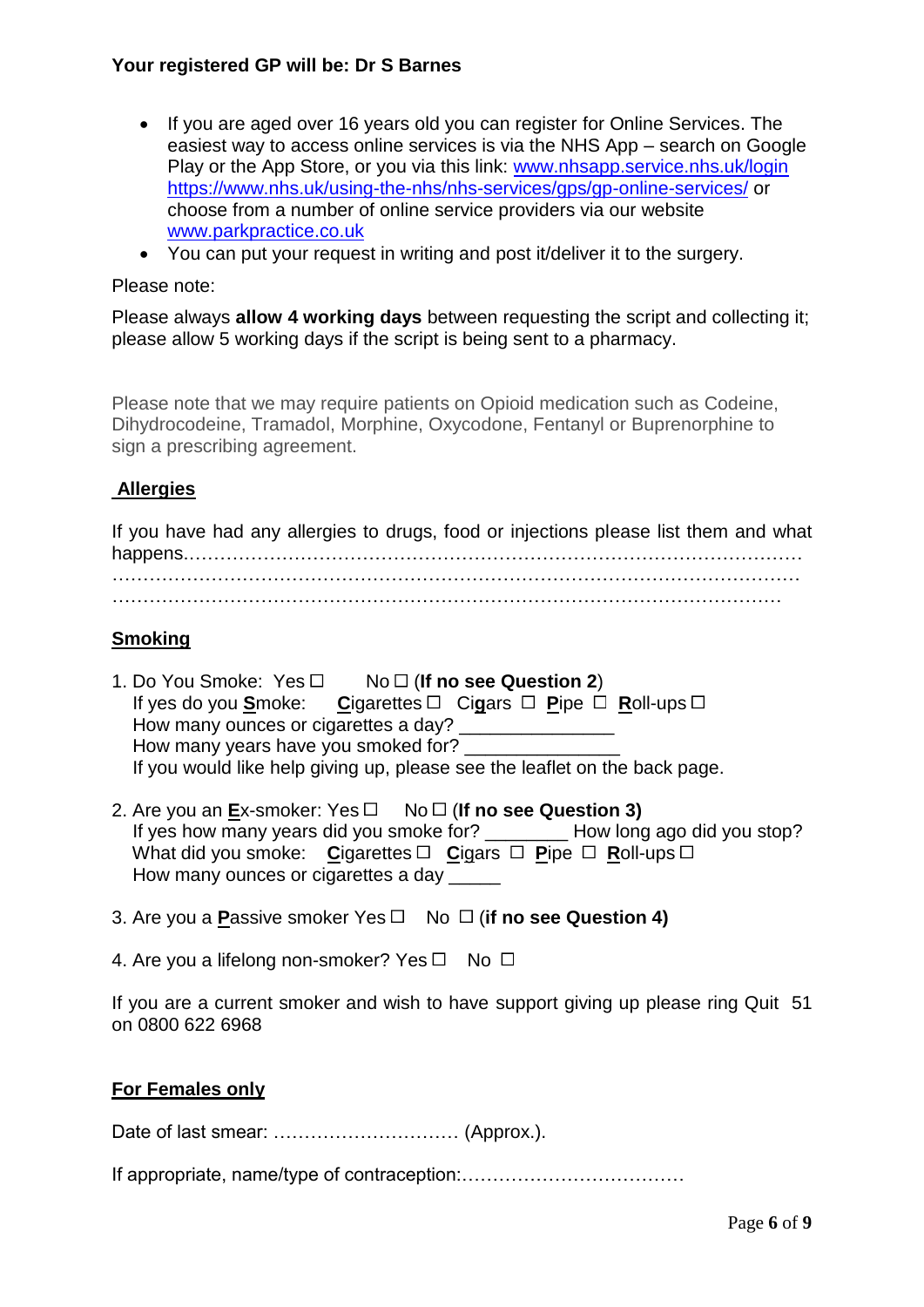Have you had a hysterectomy? Yes  $\Box$  No  $\Box$  If yes: Was your cervix removed when you had the hysterectomy? Yes  $\Box$  No  $\Box$ 

If over the age of 50 have you attended for breast screening examination?  $Yes \Box No \Box$ 

#### **Summary Care Record** – Important to read this and tick in the grey box if required:

#### **SUMMARY CARE RECORD (SCR)**

The Summary Care Record is a copy of key information from your GP record. The Summary Care Record provides authorised care professionals working elsewhere in the NHS with faster, secure access to essential information about you when you need care.

All patients will have a **core Summary Care Record** unless they have previously informed their GP practice that they didn't want one. A **core Summary Care Record** includes details of the medicines you are taking, allergies you suffer from and any bad reactions to medicines you have had in the past.

We would now like to offer you the opportunity to allow **additional information** to be added to your Summary Care Record including significant medical history, illness and operations (past and present), reasons for medications, and care plan information (if any).

**If you would like to have an SCR with Additional Information please TICK HERE:**

If you no longer wish to have a core or additional SCR, please ask at reception for an optout form.

## **Consent**

Due to data protection, we will only give results and other medical information to the patient.

If you would like someone else to be able to access your medical information, results etc. on your behalf, please either download a form called 'third party consent' from our website or ask for a form at our reception desk. Once completed, you will need to bring your form to the surgery in person along with photo ID for yourself:

<https://www.parkpractice.co.uk/info.aspx?p=2>

If you currently have consent on your record that was added at a previous surgery, this will be removed when you register as a new patient here and you will need to complete a form as above.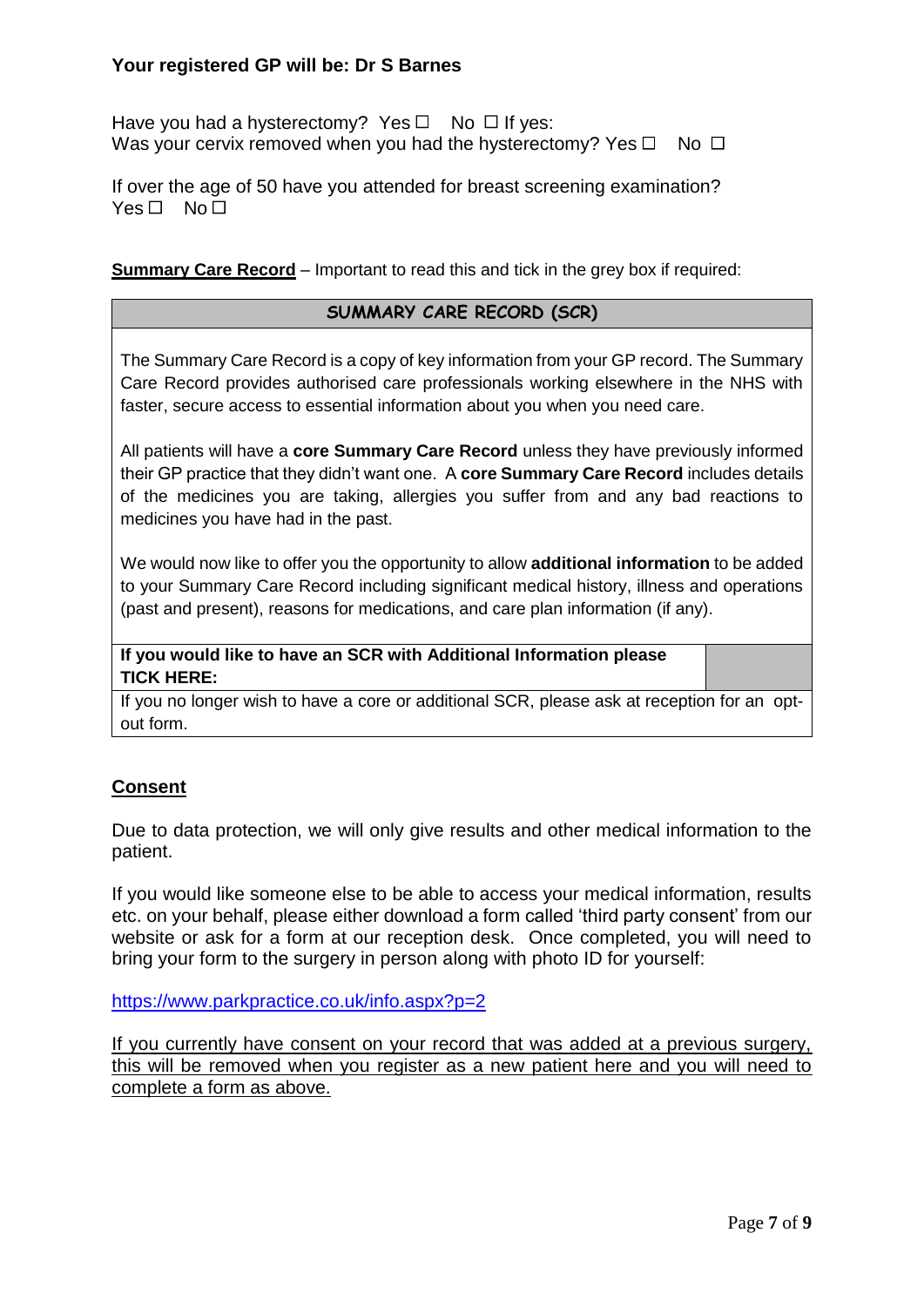## **National Data Opt-Out**

To find out more or to register your choice to opt out, please visit [www.nhs.uk/your](http://www.nhs.uk/your-nhs-data-matters)[nhs-data-matters.](http://www.nhs.uk/your-nhs-data-matters)

On this web page you will:

- See what is meant by confidential patient information
- Find examples of when confidential patient information is used for individual care and examples of when it is used for purposes beyond individual care
- Find out more about the benefits of sharing data
- Understand more about who uses the data
- Find out how your data is protected
- Be able to access the system to view, set or change your opt-out setting
- Find the contact telephone number if you want to know any more or to set/change your opt-out by phone
- See the situations where the opt-out will not apply

## **Alcohol Questionnaire**

It is important we hold up to date information about you; please complete the alcohol questionnaire. Thank you.

## **Over 16's Alcohol Questionnaire – Please Complete Section 1**



**2**

**3**

**4**



Pint of Regular Beer/Lager/Cider

Alcopop or Can of Lager

Glass of Wine  $(175m)$ 



of Spirits

Bottle of Wine

9

Audit C

**1** Using the above chart, how many units do you have per week?

| Scoring System                                                                       |                |                      |                        |                       |                             |               |  |
|--------------------------------------------------------------------------------------|----------------|----------------------|------------------------|-----------------------|-----------------------------|---------------|--|
| Questions                                                                            | $\overline{0}$ | 1                    | 2                      | 3                     | $\overline{4}$              | Your<br>Score |  |
| How often do you have a drink<br>that contains alcohol?                              | Never          | Monthly<br>or less   | 2-4 times<br>per month | 2-3 times<br>per week | $4+ times$<br>per week      |               |  |
| How many standard alcoholic<br>drinks do you have on a typical<br>day when drinking? | $1 - 2$        | $3-4$                | $5 - 6$                | $7 - 8$               | $10+$                       |               |  |
| How often do you have 6 or<br>more standard drinks on one<br>occasion?               | <b>Never</b>   | Less than<br>monthly | Monthly                | Weekly                | Daily or<br>almost<br>daily |               |  |
|                                                                                      |                |                      |                        |                       |                             |               |  |

**Scored 5 or more? – Please complete questions 5-11 (Audit)**

Total (Q 2-4)

**Alcohol Users Disorders Identification Test (AUDIT)**